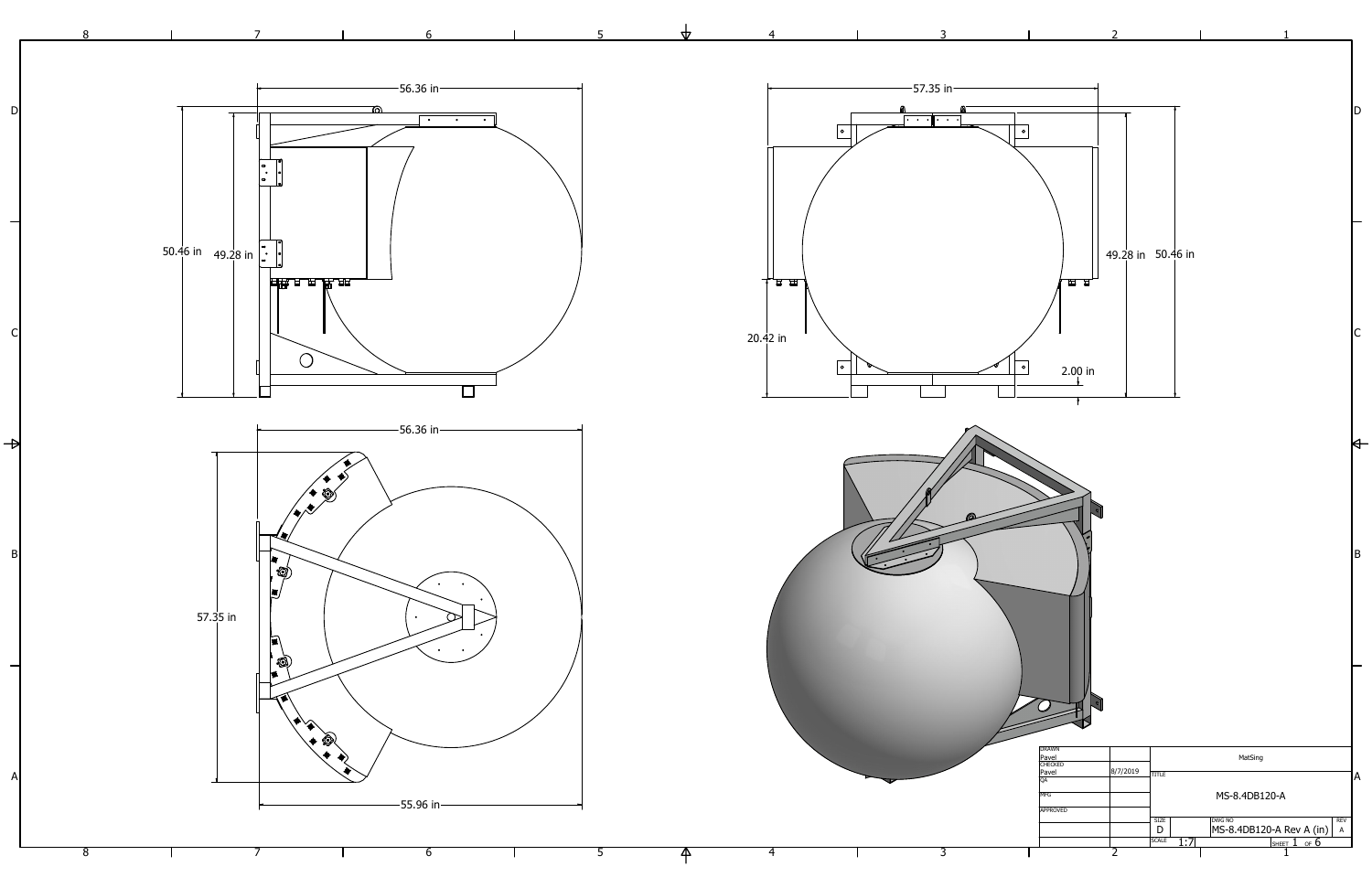

 $\overline{4}$  $\mathsf{P}$ 

 $\overline{\mathbf{3}}$ 

|                                           | $\overline{2}$                                 |             |                                                                                                          |                   |             |
|-------------------------------------------|------------------------------------------------|-------------|----------------------------------------------------------------------------------------------------------|-------------------|-------------|
|                                           |                                                |             |                                                                                                          |                   |             |
|                                           |                                                |             |                                                                                                          |                   | D           |
|                                           |                                                |             |                                                                                                          |                   |             |
|                                           |                                                |             |                                                                                                          |                   |             |
|                                           |                                                |             |                                                                                                          |                   |             |
|                                           |                                                |             |                                                                                                          |                   |             |
|                                           |                                                |             |                                                                                                          |                   | $\mathsf C$ |
|                                           |                                                |             |                                                                                                          |                   |             |
| 49.28 in 50.46 in                         |                                                |             |                                                                                                          |                   |             |
|                                           |                                                |             |                                                                                                          |                   |             |
|                                           |                                                |             |                                                                                                          |                   |             |
|                                           |                                                |             |                                                                                                          |                   | $\mathsf B$ |
|                                           |                                                |             |                                                                                                          |                   |             |
|                                           |                                                |             |                                                                                                          |                   |             |
|                                           |                                                |             |                                                                                                          |                   |             |
| <b>DRAWN</b><br>Pavel<br>CHECKED<br>Pavel | 8/7/2019<br><b>TITLE</b>                       |             | MatSing                                                                                                  |                   |             |
| QA<br><b>MFG</b><br><b>APPROVED</b>       |                                                |             | MS-8.4DB120-A                                                                                            | REV               | A           |
|                                           | <b>SIZE</b><br>$\mathsf{D}%$<br>$\overline{2}$ | SCALE 1:3.5 | <b>DWG NO</b><br>$\frac{\left \text{MS-8.4DB120-A Rev A (in)}\right }{\left \text{SHEET 2 OF 6}\right }$ | $\mathsf{A}$<br>1 |             |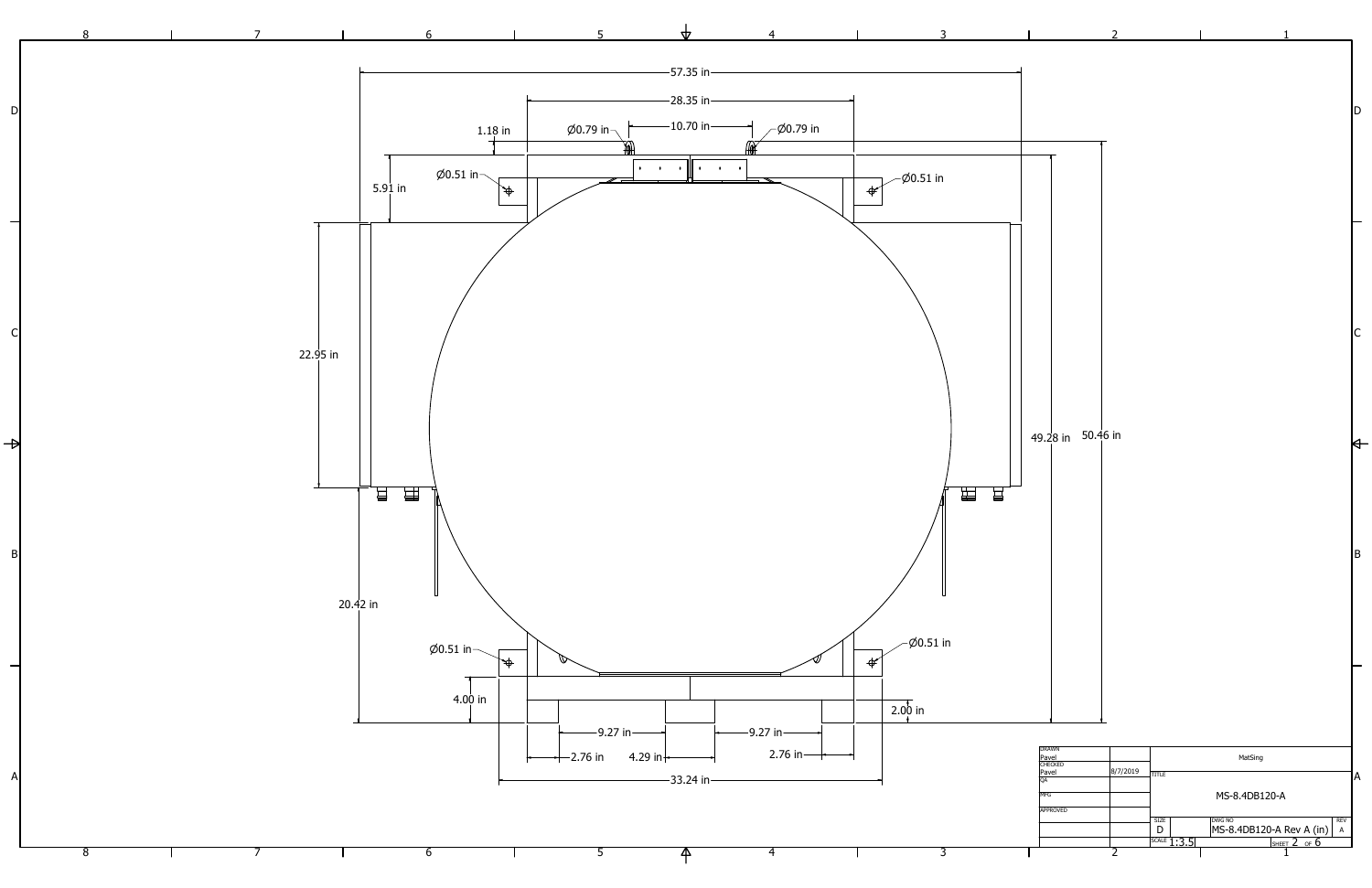

 $\frac{1}{\sqrt{2}}$ 

 $|C|$ 

 $\overline{\phantom{0}}$ 

6

 $\overline{\mathbf{3}}$ 

 $\overline{4}$ 

 $\mathsf{P}$ 

|                                  | $\overline{2}$ |              |             |                                                 |              |                  |
|----------------------------------|----------------|--------------|-------------|-------------------------------------------------|--------------|------------------|
|                                  |                |              |             |                                                 |              |                  |
|                                  |                |              |             |                                                 |              | D                |
|                                  |                |              |             |                                                 |              |                  |
|                                  |                |              |             |                                                 |              |                  |
|                                  |                |              |             |                                                 |              |                  |
|                                  |                |              |             |                                                 |              |                  |
|                                  |                |              |             |                                                 |              | $\mathsf C$      |
|                                  |                |              |             |                                                 |              |                  |
|                                  |                |              |             |                                                 |              |                  |
|                                  |                |              |             |                                                 |              |                  |
|                                  |                |              |             |                                                 |              |                  |
|                                  |                |              |             |                                                 |              | $\boldsymbol{B}$ |
|                                  |                |              |             |                                                 |              |                  |
|                                  |                |              |             |                                                 |              |                  |
|                                  |                |              |             |                                                 |              |                  |
|                                  |                |              |             |                                                 |              |                  |
| <b>DRAWN</b><br>Pavel<br>CHECKED |                |              |             | MatSing                                         |              |                  |
| Pavel<br>QA                      | 8/7/2019       | <b>TITLE</b> |             |                                                 |              | A                |
| <b>MFG</b>                       |                |              |             | MS-8.4DB120-A                                   |              |                  |
| <b>APPROVED</b>                  |                | <b>SIZE</b>  |             | <b>DWG NO</b>                                   | <b>REV</b>   |                  |
|                                  |                | $\mathsf D$  | SCALE 1:3.5 | <u>MS-8.4DB120-A Rev A (in)</u><br>SHEET 3 OF 6 | $\mathsf{A}$ |                  |
|                                  | $\overline{2}$ |              |             |                                                 |              |                  |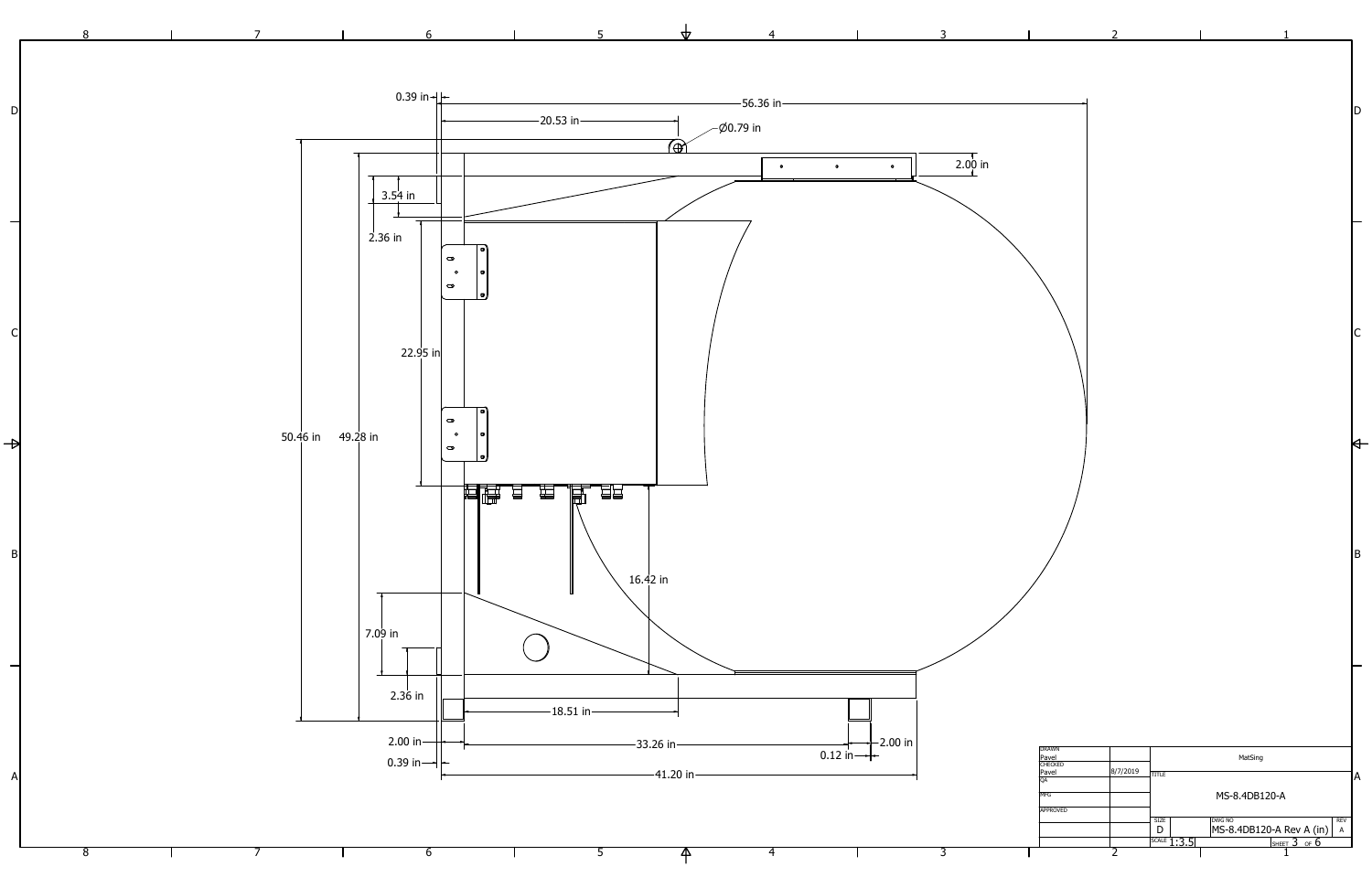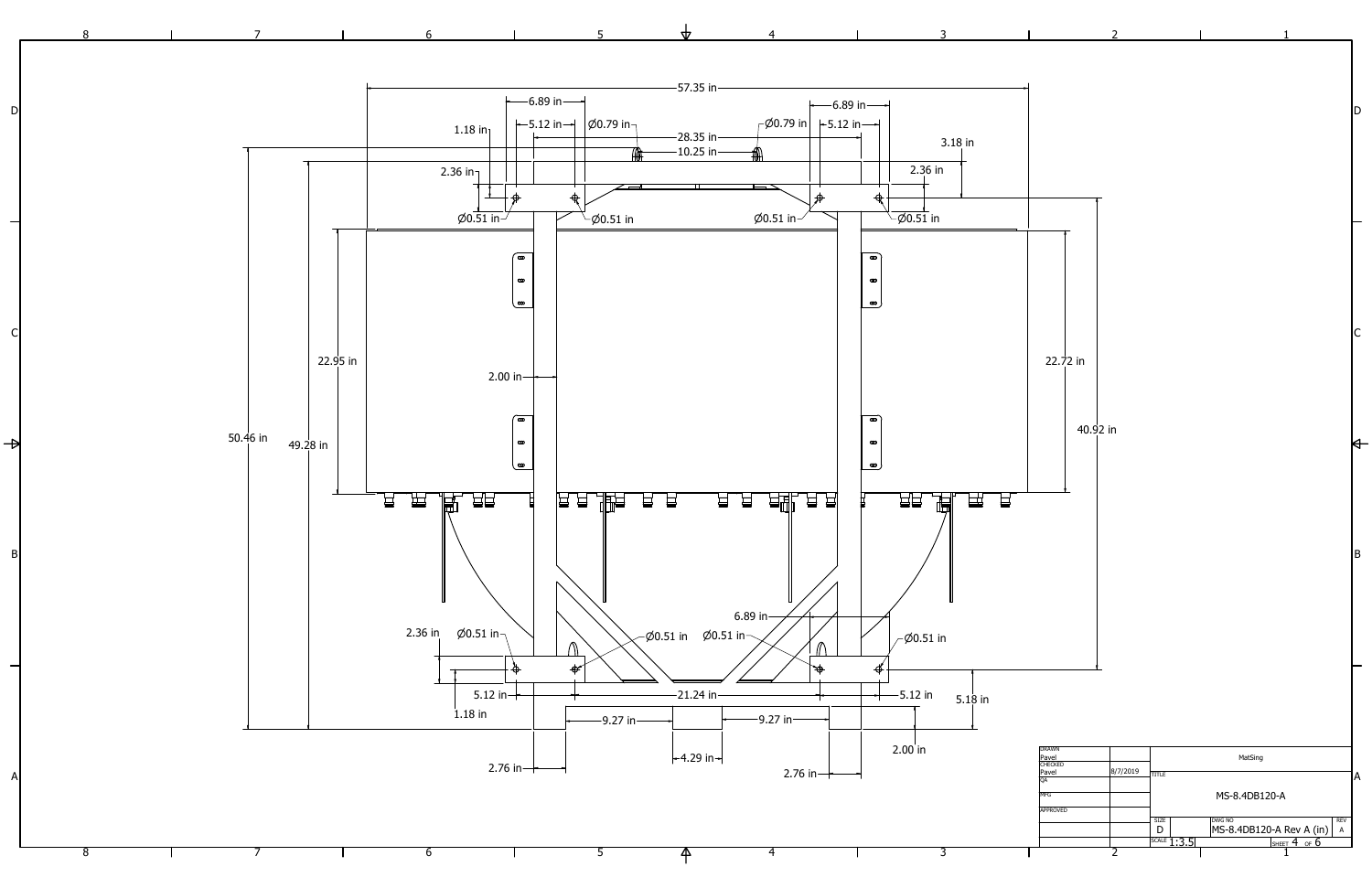![](_page_4_Figure_0.jpeg)

| <b>DRAWN</b><br>Pavel |          | MatSing                |                                |   |  |  |  |
|-----------------------|----------|------------------------|--------------------------------|---|--|--|--|
| <b>CHECKED</b>        |          |                        |                                |   |  |  |  |
| Pavel                 | 8/7/2019 | <b>TITLE</b>           |                                |   |  |  |  |
| QA                    |          |                        |                                | A |  |  |  |
| <b>MFG</b>            |          |                        | MS-8.4DB120-A                  |   |  |  |  |
| <b>APPROVED</b>       |          |                        |                                |   |  |  |  |
|                       |          | <b>SIZE</b>            | <b>DWG NO</b><br><b>REV</b>    |   |  |  |  |
|                       |          | $\Box$                 | MS-8.4DB120-A Rev A (in) <br>A |   |  |  |  |
|                       |          | <sup>SCALE</sup> 1:3.5 | OF <b>D</b><br><b>SHEET</b>    |   |  |  |  |
|                       |          |                        |                                |   |  |  |  |
|                       |          |                        |                                |   |  |  |  |

 $\mathsf{D}$ 

 $\overline{\mathsf{A}}$ 

 $|B|$